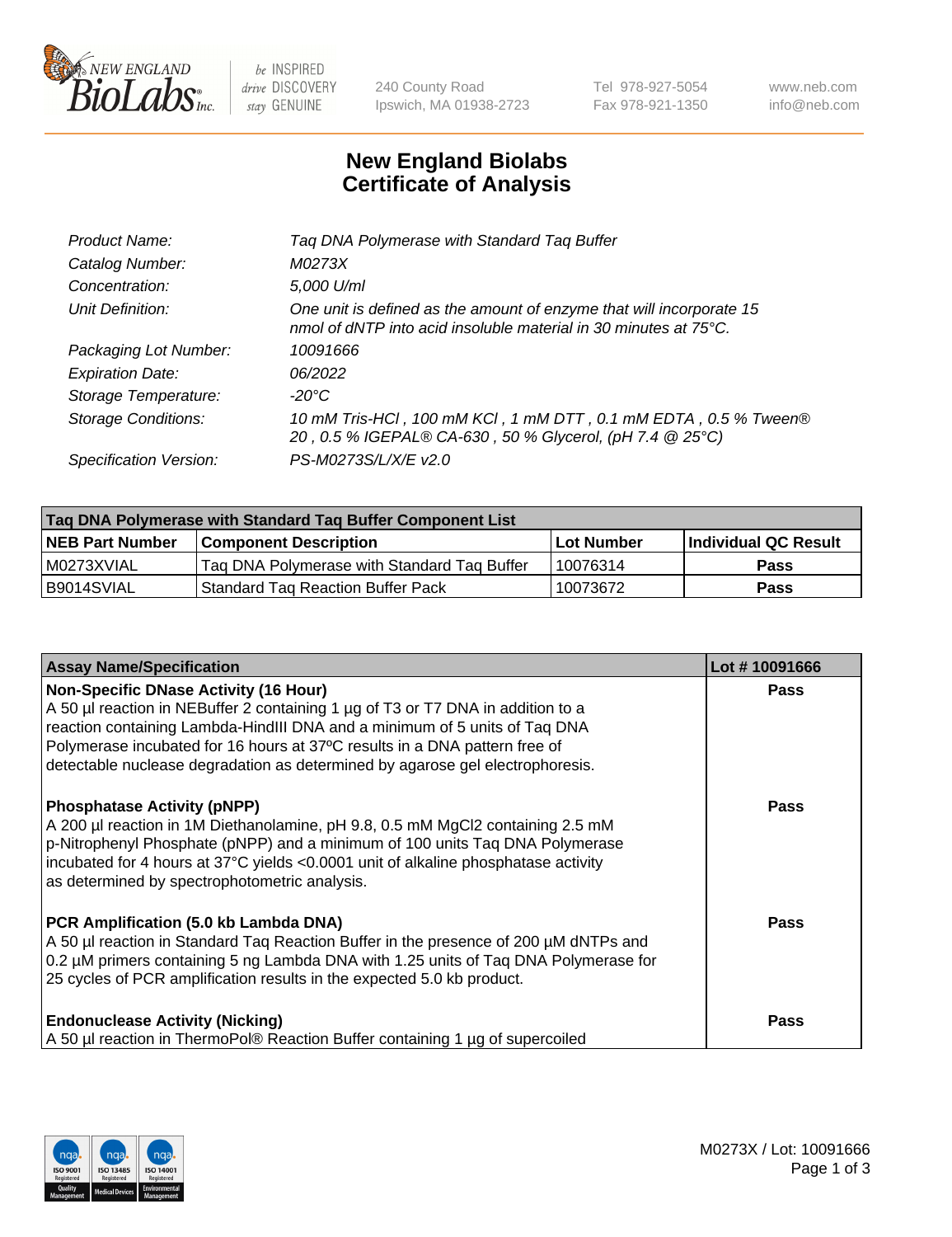

be INSPIRED drive DISCOVERY stay GENUINE

240 County Road Ipswich, MA 01938-2723 Tel 978-927-5054 Fax 978-921-1350

www.neb.com info@neb.com

| <b>Assay Name/Specification</b>                                                                                                                                                                                                                                                                                                                                                                                      | Lot #10091666 |
|----------------------------------------------------------------------------------------------------------------------------------------------------------------------------------------------------------------------------------------------------------------------------------------------------------------------------------------------------------------------------------------------------------------------|---------------|
| PhiX174 DNA and a minimum of 20 units of Taq DNA Polymerase incubated for 4 hours at<br>37°C and 75°C results in <10% conversion to the nicked form as determined by agarose<br>gel electrophoresis.                                                                                                                                                                                                                 |               |
| <b>RNase Activity (Extended Digestion)</b><br>A 10 µl reaction in NEBuffer 4 containing 40 ng of a 300 base single-stranded RNA<br>and a minimum of 1 µl of Taq DNA Polymerase is incubated at 37°C. After incubation<br>for 16 hours, >90% of the substrate RNA remains intact as determined by gel<br>electrophoresis using fluorescent detection.                                                                 | Pass          |
| Single Stranded DNase Activity (FAM-Labeled Oligo)<br>A 50 µl reaction in ThermoPol® Reaction Buffer containing a 10 nM solution of a<br>fluorescent internal labeled oligonucleotide and a minimum of 25 units of Taq DNA<br>Polymerase incubated for 30 minutes at 37°C and 75°C yields <10% degradation as<br>determined by capillary electrophoresis.                                                            | Pass          |
| <b>Protein Purity Assay (SDS-PAGE)</b><br>Taq DNA Polymerase is ≥ 99% pure as determined by SDS-PAGE analysis using Coomassie<br>Blue detection.                                                                                                                                                                                                                                                                     | <b>Pass</b>   |
| <b>qPCR DNA Contamination (E. coli Genomic)</b><br>A minimum of 5 units of Taq DNA Polymerase is screened for the presence of E. coli<br>genomic DNA using SYBR® Green qPCR with primers specific for the E. coli 16S rRNA<br>locus. Results are quantified using a standard curve generated from purified E. coli<br>genomic DNA. The measured level of E. coli genomic DNA contamination is ≤ 1 E. coli<br>genome. | Pass          |

This product has been tested and shown to be in compliance with all specifications.

One or more products referenced in this document may be covered by a 3rd-party trademark. Please visit <www.neb.com/trademarks>for additional information.